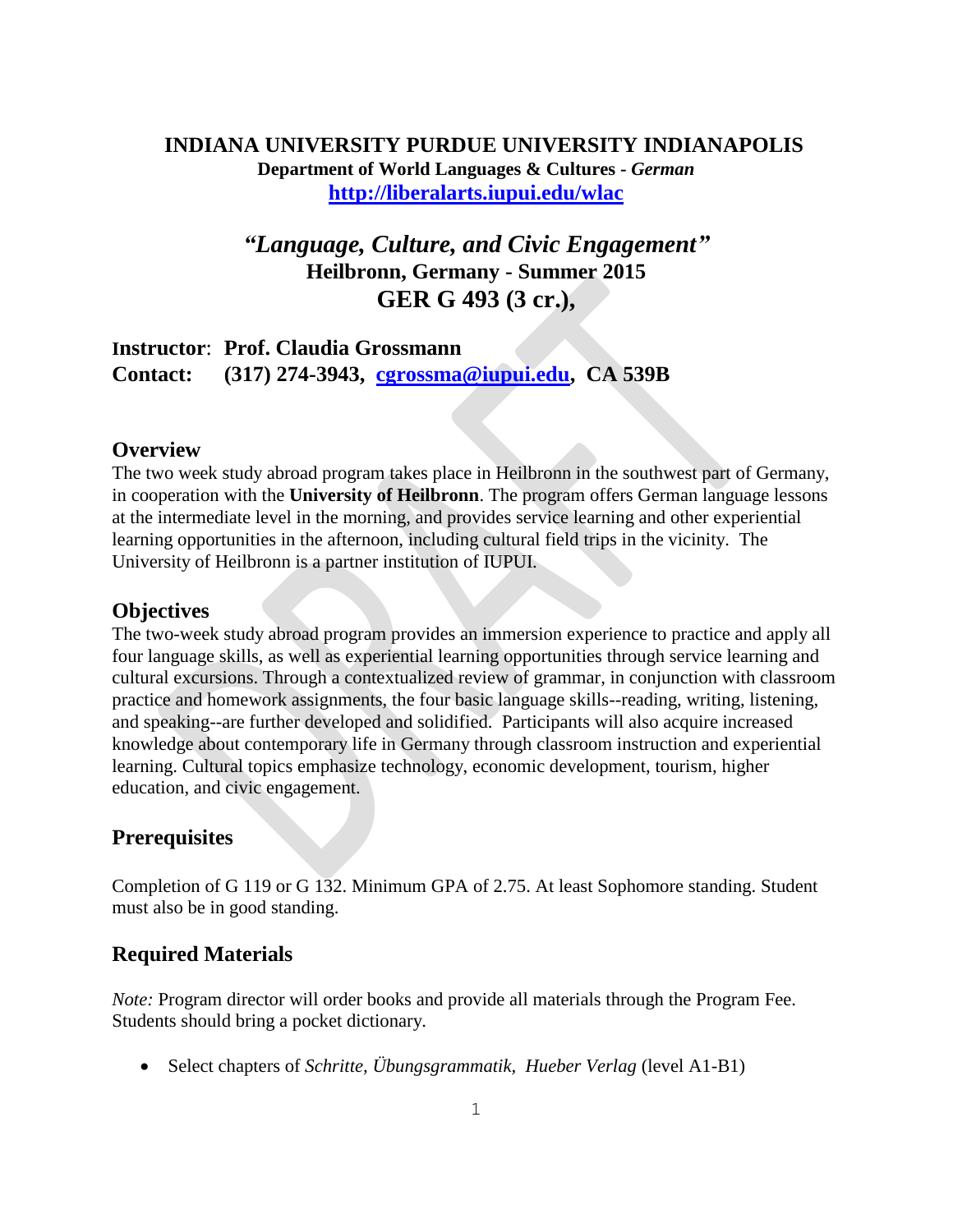Select chapters of *Zur Orientierung: Basiswissen Deutschland*, Hueber (5th edition)

### **GRADING POLICY**

Final course grade is based on the following:

- 10 % **Attendance in pre-departure meetings**
- 20 % **Class Work**, i.e. attendance, active participation in all activities
- 35 % **Written Work**: There will be a total of five written assignments (250-300 words each). The first assignment needs to be completed prior to departure.
- 15% **Midterm Exam** (Friday, June 12): grammar, vocabulary, reading comprehension
- 20% **Final Exam** (Friday, June 19): grammar, vocabulary, reading comprehension, listening comprehension. Also: Oral Presentation (individual project on cultural experience). You may talk about one of the entries from your daily diary.

### **WRITTEN ASSIGNMENTS**

**Students who have only completed G 132 will write appr. 250 words per assignment. Students who have completed G 203 and above will write appr. 300 words per assignment.**

**Assignment # 1: "Zu meiner Person."** Write a personal profile. Highlight your interest in German and in Study Abroad. First draft **Due May 19** (you will get chance to revise). Corrected Essay due **May 31.** 

**Assignment # 2: "Heilbronn: Porträt einer Stadt**" (based on model used in *Stationen).* Famous persons, historical highlights, geography, economy, industry, etc.

**Assignment # 3 "Mein Tagebuch."** The daily diary should also incorporate reflections upon your personal experiences in Heilbronn, i.e. public transportation, non-profit sector, technology and science; art and culture; economic development; regional cuisine, cultural excursions. Your instructor will make notes on your draft and you will make the appropriate corrections. Your final grade for the Diary will be based on the corrected version. You need to have a **minimum of four diary entries (total of 250-300 words).**

**Assignment # 4: "Bildung in Deutschland."** Higher education, student life in Germany, advantages, disadvantages, comparisons.

### **Assignment # 5: "Interkulturelle Reflektion." You may choose one of the following two topics:**

- **a)** A personal intercultural experience in Germany
- **b**) A particular cultural topic from a <u>contrastive</u> perspective, i.e. public transportation, social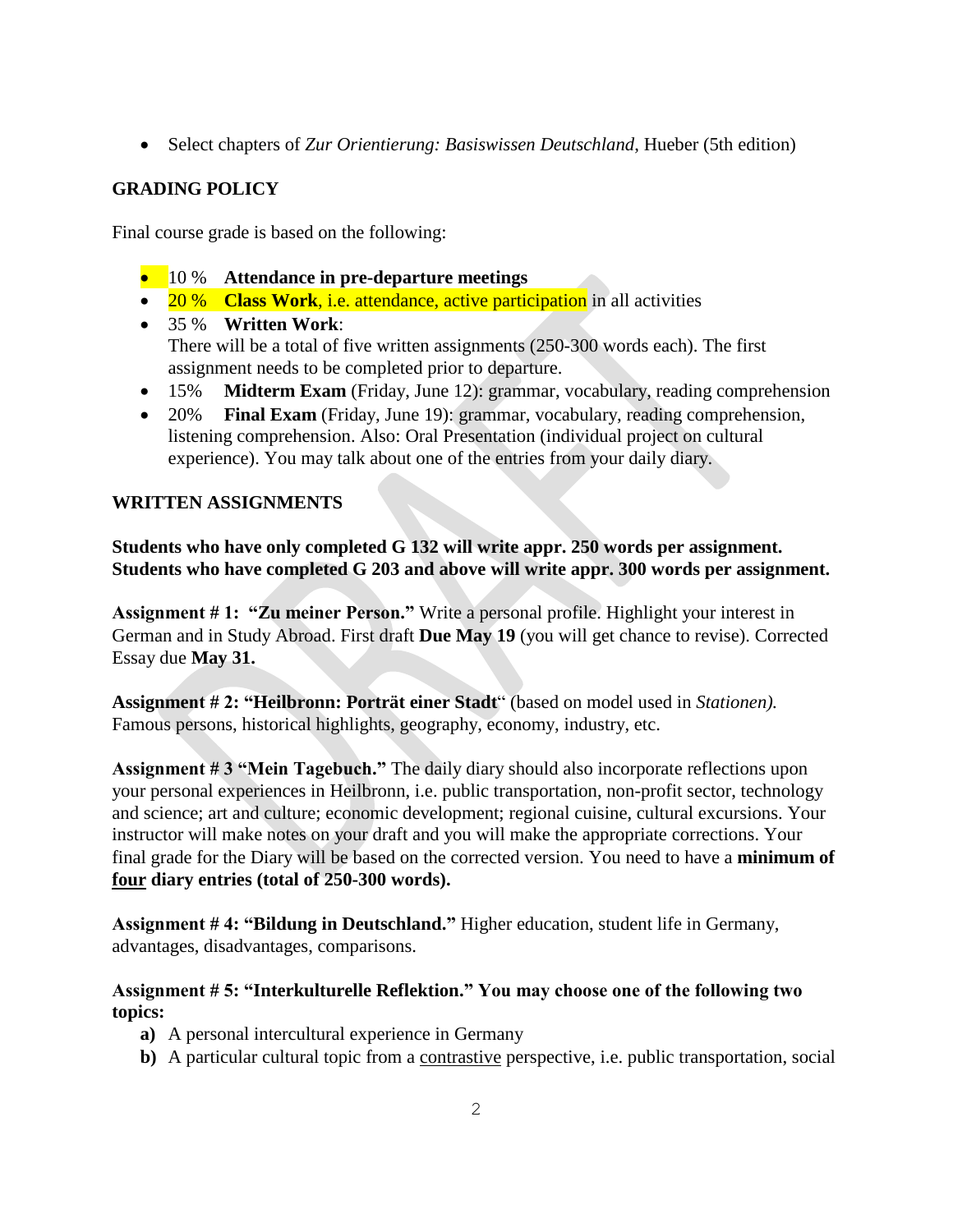system, recycling, etc.

#### **Students who have only completed G 132 may write this essay in English.**

#### **Grading Scale**

| $100 - 98.5$ A+  | $79.8 - 78.5$ C+ |            |              |
|------------------|------------------|------------|--------------|
| $98.4 - 91.9$ A  | $78.4 - 71.9$ C  |            |              |
| $91.8 - 89.9$ A- | $71.8 - 69.9$ C- |            |              |
| $89.8 - 88.5$ B+ | $69.8 - 68.9$ D+ |            |              |
| $88.4 - 81.9$ B  | $68.8 - 61.9$ D  |            |              |
| $81.8 - 79.9$ B- | $61.8 - 59.9$ D- | $59.9 - 0$ | $\mathbf{F}$ |
|                  |                  |            |              |

**START** 

#### **General Information**

**IUPUI Principles of Undergraduate Learning.** This course stresses the following principles:

- Core Communication and Quantitative Skills (#1)
- Understanding Society and Culture (#5)

Through regular and intensive classroom practice, students will increase their German language skills (listening, reading, speaking and writing). Furthermore, they will gain a broader understanding of German culture, both historic and present, through afternoon activities and excursions.

**Attendance.** Attendance is required. In the event that a class has to be missed, inform the instructor beforehand. The grade of "Incomplete" will only be given under special circumstances (s*ee School of Liberal Arts Bulletin for details).*

**Academic Integrity:** Learning is a personal effort for personal intellectual enrichment. Cheating and plagiarism violate the integrity of the learning experience. Students are expected not to give or receive help during tests and exams and must acknowledge fully any ideas, materials or quotations taken from another source for either written or oral use. The policies on academic misconduct as outlined in the *Code of Student Rights, Responsibilities and Conduct* and the IUPUI Bulletin also apply to the inappropriate use of Machine Translation, Web-based translation engines, or Web texts. Penalties for cheating and plagiarism may include a failing grade on a particular exam or paper or for the entire course, disciplinary action, or dismissal.

**Ombudsman:** The Student Advocate provides objective, impartial and confidential assistance to students, faculty and parents in situations involving students. If you have a student–related question, complaint, conflict or general concern you may contact the Student Advocate Office as an initial, neutral, and confidential first step toward resolution. The Office will answer your questions, direct you to the appropriate departments and people, familiarize you with university policies and procedures, and give you guidance as you look at ways to solve problems and make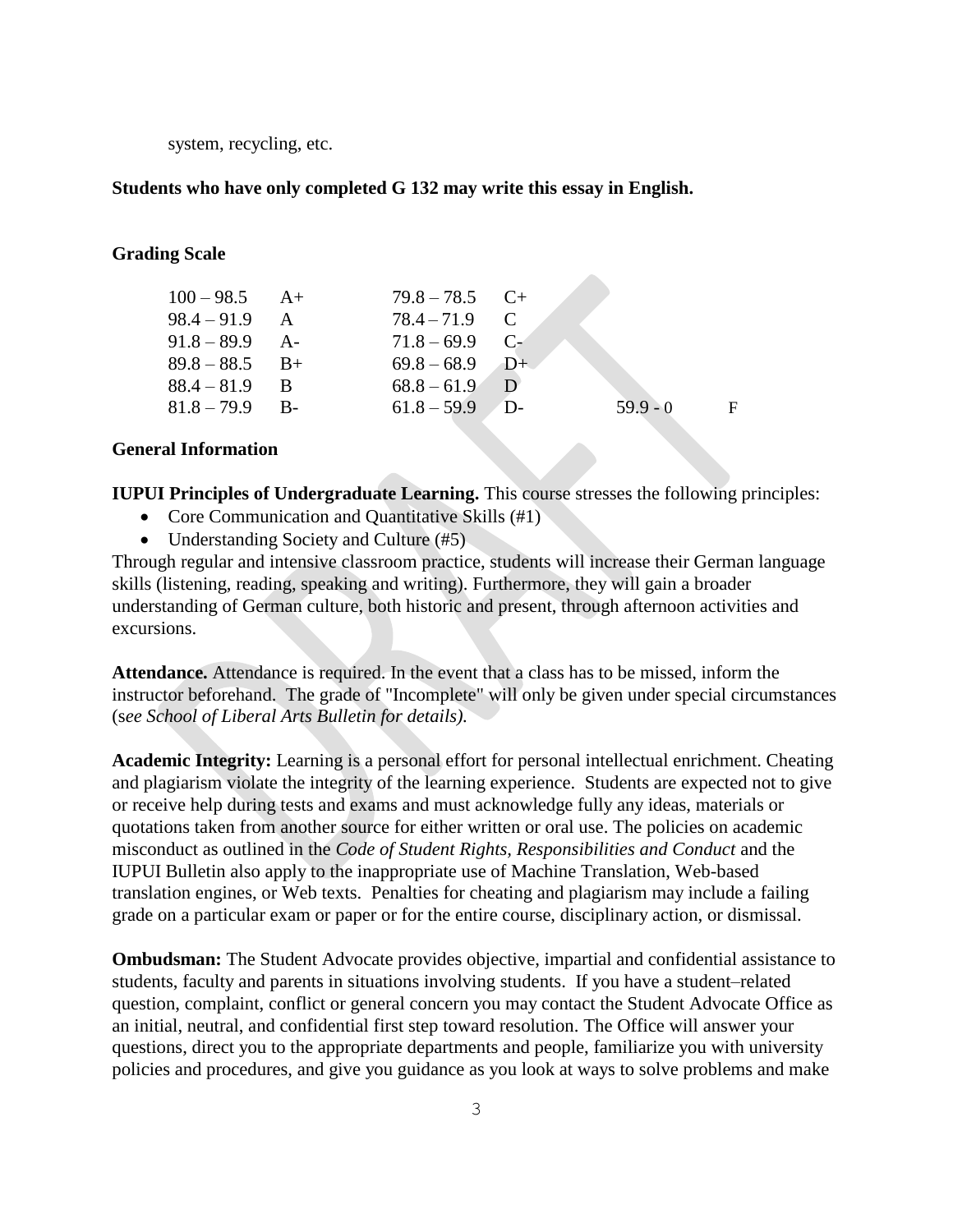choices. The *Student Advocate Office* is located in UC002 and can be contacted by phone at (317) 278-7594 or email at [stuadvoc@iupui.edu.](mailto:stuadvoc@iupui.edu) For more information, see [http://www.life.iupui.edu/advocate/.](http://www.life.iupui.edu/advocate/)

# **PROGRAM RELATED WEBSITES**

## **Hochschule Heilbronn**

**[http://www.hs-heilbronn.de](http://www.hs-heilbronn.de/)** (we will have our language courses on the campus)

## **Aufbaugilde Heilbronn**

**[http://www.aufbaugilde.de](http://www.aufbaugilde.de/)** (we will do our service learning here)

# **Wirtschaftsregion Heilbronn**

**<http://www.dw.de/weltmarktführer-aus-der-provinz/av-18217121> (video)** <http://www.dw.de/die-region-der-weltmarktf%C3%BChrer/a-16269680> <http://www.dw.de/wo-der-erfolg-zu-hause-ist/a-6415226>

# **Pre-departure Handbook, IUPUI Office of Study Abroad**

<http://abroad.iupui.edu/student/pre-departure-handbook.pdf>

This handbook includes important and comprehensive information for all IUPUI students studying abroad, such as:

General information on travelling Health issues Money matters Packing tips Communication abroad Culture shock

# **Heilbronn Orientation for International Students:**

<https://www.hs-heilbronn.de/heilbronn-university>

Booklet for Incoming Students: **[https://www.hs-heilbronn.de/613262/Booklet\\_Incoming\\_Juni10.pdf](https://www.hs-heilbronn.de/613262/Booklet_Incoming_Juni10.pdf)** This booklet is compiled for international students studying in Heilbronn. Much of